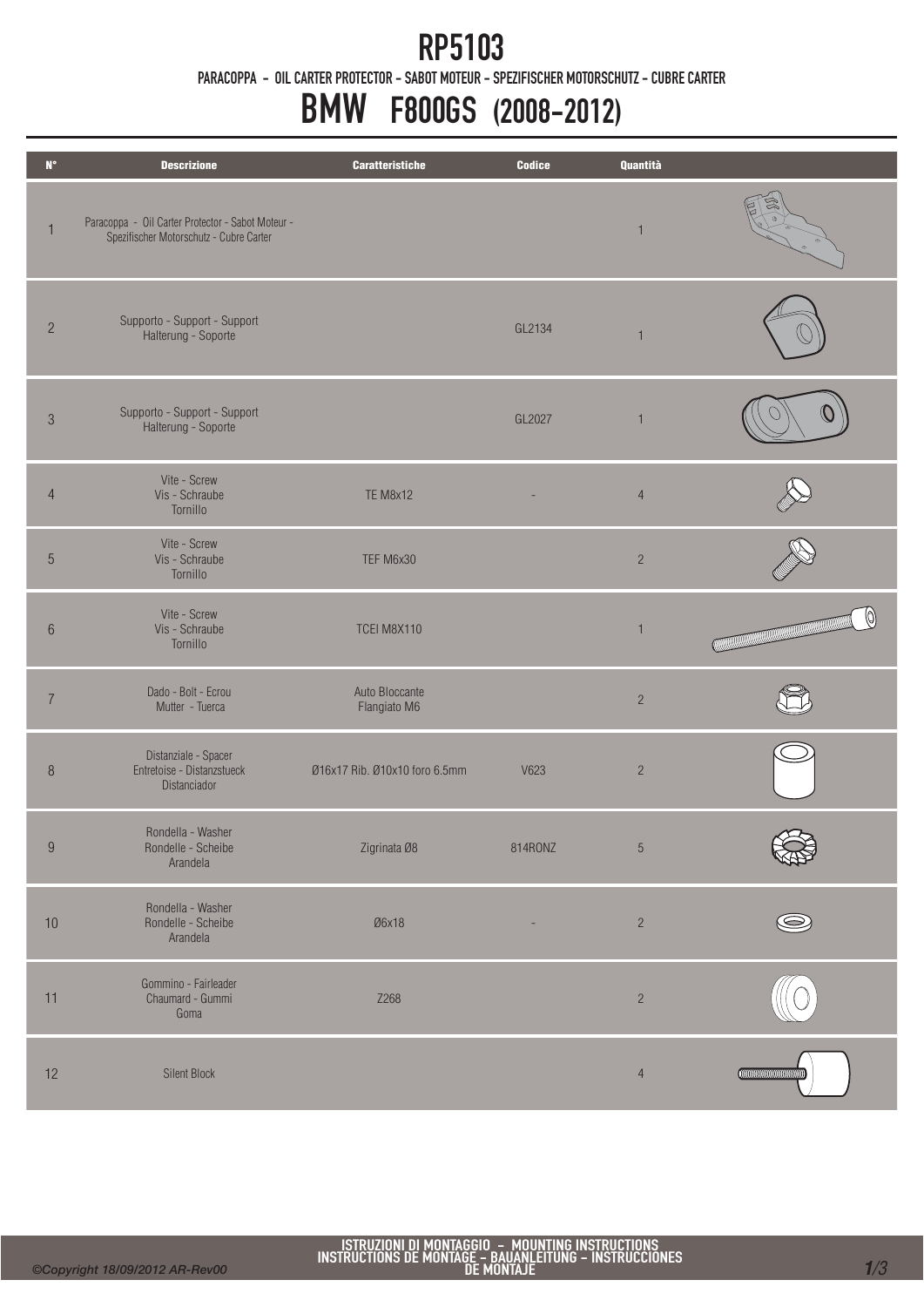### RP5103 PARACOPPA - OIL CARTER PROTECTOR - SABOT MOTEUR - SPEZIFISCHER MOTORSCHUTZ - CUBRE CARTER

# BMW F800GS (2008-2012)